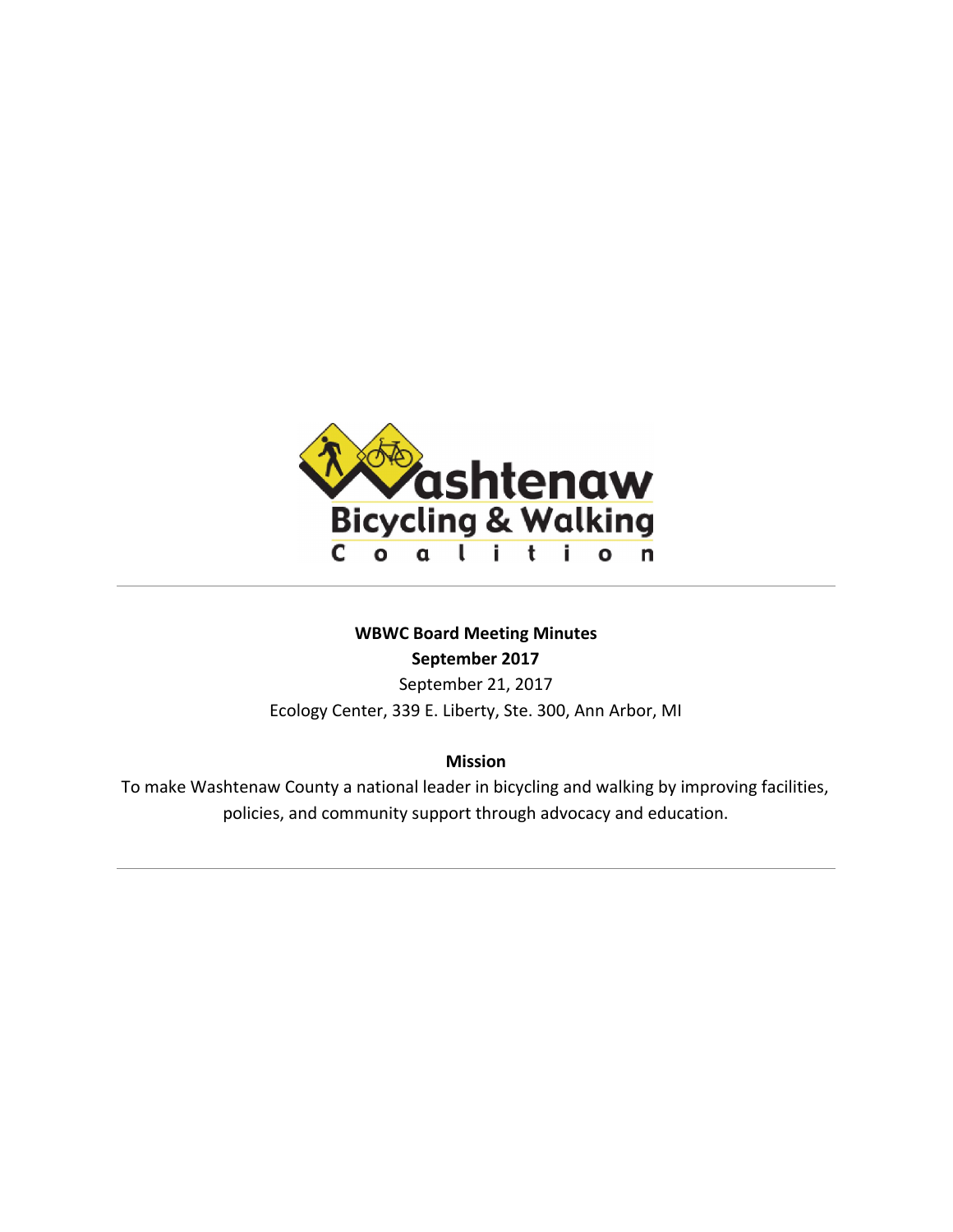### **Board Members Present**

Peter Houk Bradley Parsons David Shinabarger (Secretary) Erica Briggs (Vice Chair) Bob Krzewinski (Communications) Larry Deck Tracy Beeson

#### **Guests Present**

Matt Catanzarite

## **Adoption of the Agenda**

*Approval:* Motioned by Erica Briggs to approve. Tracy seconded the motion. All present board members voted to approve.

Agenda can be viewed here:

https://docs.google.com/document/d/1jge\_KQUjNKadlWwOG9xWnbItqhmHOZ8PPAcp07iSb0 [/edit?ts=59c1a245](https://docs.google.com/document/d/1jge__KQUjNKadlWwOG9xWnbItqhmHOZ8PPAcp07iSb0/edit?ts=59c1a245)

**Chair** *Review Mission Statement*

*Upcoming -*

*Annual Meeting -* November 11th is the B2B Annual Meeting, annual meeting should be avoided on that date.

#### **Secretary**

#### *Previous Meeting Notes:*

[https://docs.google.com/document/d/1DTP3HKYhSg7FJ2BX5GkupENOmfovJs8JGg28Ijyrh4Y/ed](https://docs.google.com/document/d/1DTP3HKYhSg7FJ2BX5GkupENOmfovJs8JGg28Ijyrh4Y/edit) [it](https://docs.google.com/document/d/1DTP3HKYhSg7FJ2BX5GkupENOmfovJs8JGg28Ijyrh4Y/edit)

Adoption: Erica moved to adopt, Bradley seconded, all present members voted to approve, with the exception of Tracy B. and Peter Houk abstained because they were not at the meeting.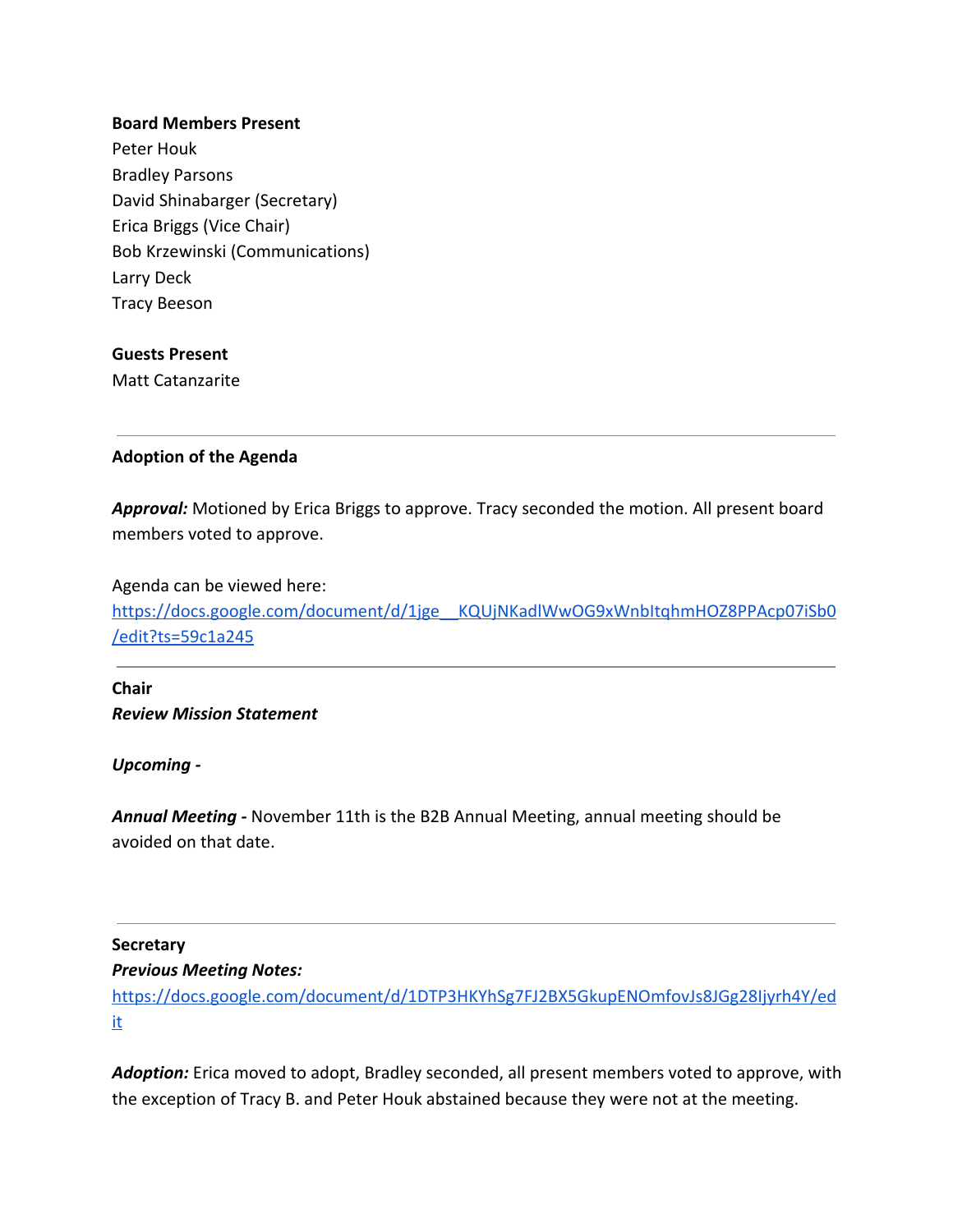Nonprofit renewal - October 2nd - \$20 - needs to be sent out.

#### **Treasurer**

*Notes from Previous Month:*

*[https://docs.google.com/viewer?a=v&pid=forums&srcid=MDg4NDQ1NjExNjc4MjU5NTE3MDAB](https://docs.google.com/viewer?a=v&pid=forums&srcid=MDg4NDQ1NjExNjc4MjU5NTE3MDABMTI0NTE5NDI1NTE2NDM2NzAzMzABYnNtUnhpbWdCUUFKATAuMQEBdjI) [MTI0NTE5NDI1NTE2NDM2NzAzMzABYnNtUnhpbWdCUUFKATAuMQEBdjI](https://docs.google.com/viewer?a=v&pid=forums&srcid=MDg4NDQ1NjExNjc4MjU5NTE3MDABMTI0NTE5NDI1NTE2NDM2NzAzMzABYnNtUnhpbWdCUUFKATAuMQEBdjI)*

*Approval -* Larry motions to approve, Erica Briggs seconded, all present board members voted to approve the treasurer's report / Financial Summary from September 2017

**Communications** *Meeting Summaries for September: [https://drive.google.com/file/d/0B6DgN7BmwnJ\\_UTljTHlDN3dyc1E/view](https://drive.google.com/file/d/0B6DgN7BmwnJ_UTljTHlDN3dyc1E/view)*

*Overview -* We reviewed each event summary in September

**Education / Outreach** *Fall Newsletter -* Due October 1st

- Michigan 5 ft passing
	- AA Treeline
	- Pauline Crosswalk
	- PARKing day?
	- Membership
	- 1-Way on HRD & Incidents on Dexter Chelsea Road where Karen M. was killed

## **Gov. Relations Committee**

- 1. Pauline Bike Lanes
- 2. Crosswalk Ordinance
- 3. Treeline and UM participation
- 4. Bicycle friendly city application (link in reading link in agenda)
- 5. 5 ft passing MLB